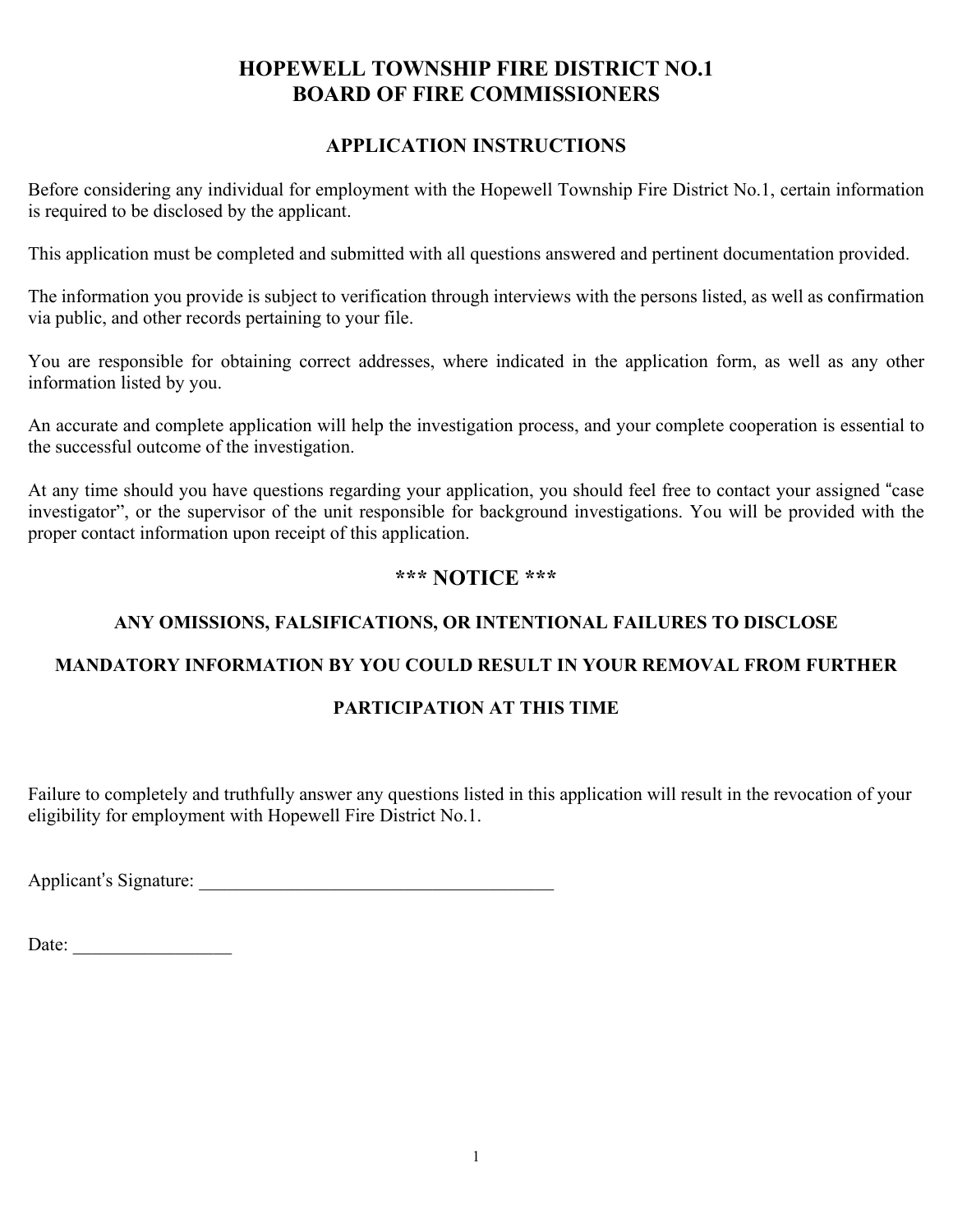### APPLICANT CERTIFICATION CHECKLIST

### Documents required with this application

| 1.  | Copy of Social Security Card                                                                   |  |
|-----|------------------------------------------------------------------------------------------------|--|
| 2.  | Copy of Driver's License                                                                       |  |
| 3.  | Copy of College Degrees, High School<br>Diploma or Equivalent                                  |  |
| 4.  | Military Service Records (if applicable)                                                       |  |
| 5.  | Copy of Current CPR Card                                                                       |  |
| 6.  | Copy of Current EMT Card                                                                       |  |
| 7.  | Copy of Fire Fighter 1 Card issued by<br>the New Jersey Division of Fire Safety                |  |
| 8.  | Copy of driver training certifications<br>(i.e. EVOC, CEVO, etc)                               |  |
| 9.  | Copy of Haz-Mat Certifications                                                                 |  |
| 10. | Copy of Incident Management Certifications<br>(I-700, I-800, ICS 100, 200, 300, IMS Level etc) |  |
| 11. | Copy of Current Blood Borne Pathogens<br>Certification                                         |  |
| 12. | Any documents / certifications that you<br>feel would benefit HTFD No.1                        |  |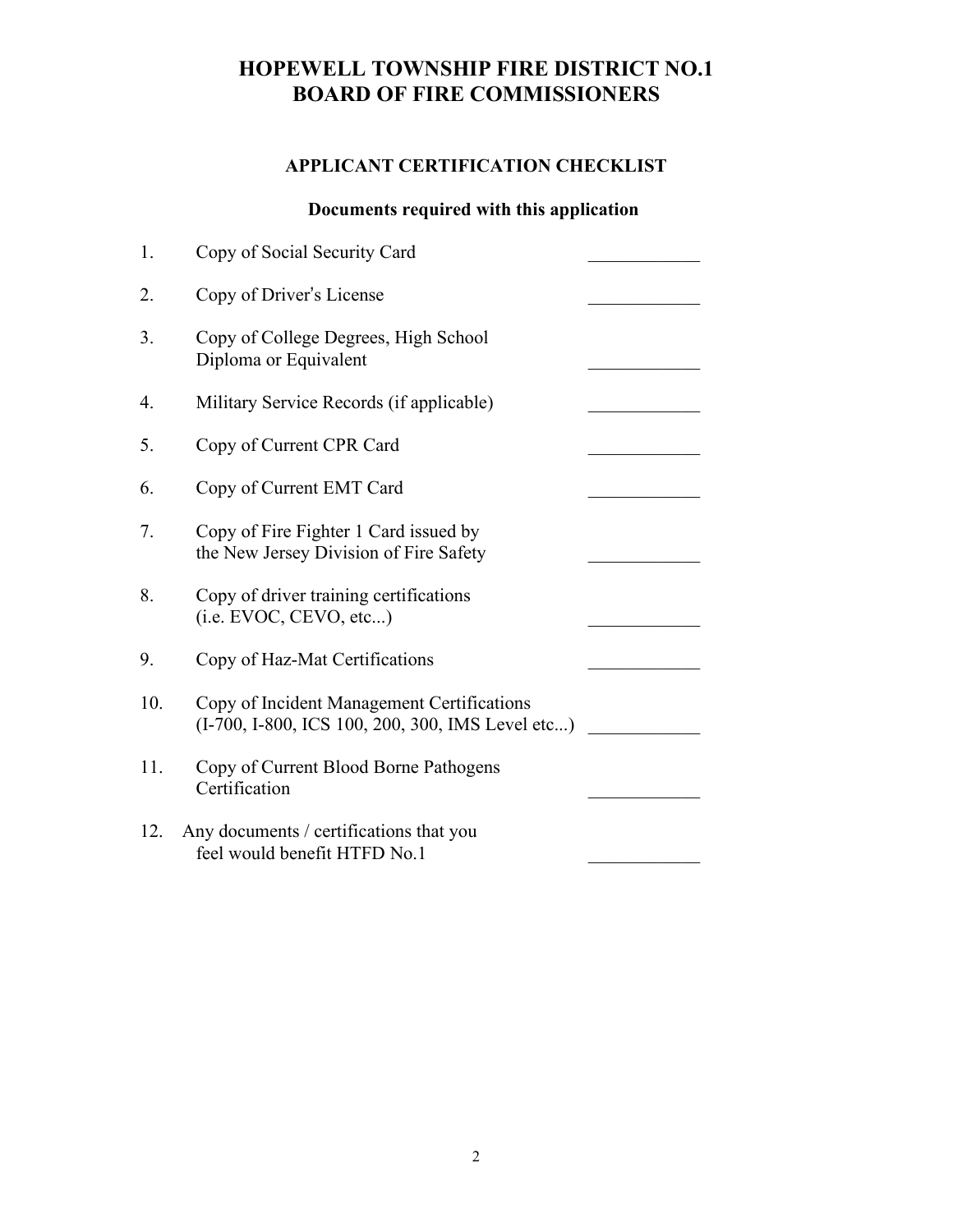# PERSONAL INFORMATION Name SS Number SS Number SS Number SS Number SS Number SS Number SS Number SS Number SS Number SS Number SS Number SS Number SS Number SS Number SS Number SS Number SS Number SS Number SS Number SS Number SS Number SS Numb LAST FIRST MIDDLE Address \_\_\_\_\_\_\_\_\_\_\_\_\_\_\_\_\_\_\_\_\_\_\_\_\_\_\_\_\_\_\_\_\_\_\_\_\_\_\_\_\_\_\_\_\_\_\_\_\_\_\_\_\_\_\_\_\_\_\_\_\_\_\_\_\_\_\_\_\_\_\_\_\_\_\_\_\_\_\_\_\_\_\_\_\_\_\_\_\_\_\_\_\_\_\_\_\_ STREET CITY STATE ZIP Cell Phone Number<br>
Home Phone Number Are you 18 years or older?<br>Driver's License #: Email Address ARE YOU PREVENTED FROM LAWFULLY BECOMING EMPLOYED IN THIS COUNTRY BECAUSE OF VISA OR IMMIGRATION STATUS? YES NO DO YOU HAVE ANY DISTINGUISHING PHYSICAL CHARACTERISTICS? SUCH AS SCARS, TATTOOS, OR OTHER MARKINGS? PRIOR RESIDENCES: LIST BELOW THE LAST THREE RESIDENCES, BEGINNING WITH YOUR CURRENT RESIDENCE. EMPLOYMENT DESIRED Position you're applying for Date you can start Are you currently employed If so, may we contact your current employer? Have you ever applied here before? When? Referred By EMERGENCY CONTACTS Name\_\_\_\_\_\_\_\_\_\_\_\_\_\_\_\_\_\_\_\_\_\_\_\_\_\_\_\_\_\_\_\_\_\_\_\_\_\_\_\_ Phone Number\_\_\_\_\_\_\_\_\_\_\_\_\_\_\_\_\_\_\_\_\_\_\_\_\_ Relationship\_\_\_\_\_\_\_\_\_\_\_\_\_\_\_\_\_\_\_\_\_ Name The Communication of the Number of the Number Relationship Relationship DATE<br>MONTH/YEAR MONTH/YEAR ADDRESS FROM THE STROM THE STROMETER OF THE STROMETER OF THE STROMETER OF THE STROMETER OF THE STROMETER OF THE STROMETER OF THE STROMETER OF THE STROMETER OF THE STROMETER OF THE STROMETER OF THE STROMETER OF THE STROMETER OF THE TO FROM THE RESERVE TO THE RESERVE TO A THE RESERVE TO A THE RESERVE TO A THE RESERVE TO A THE RESERVE TO A THE R TO FROM **FROM** TO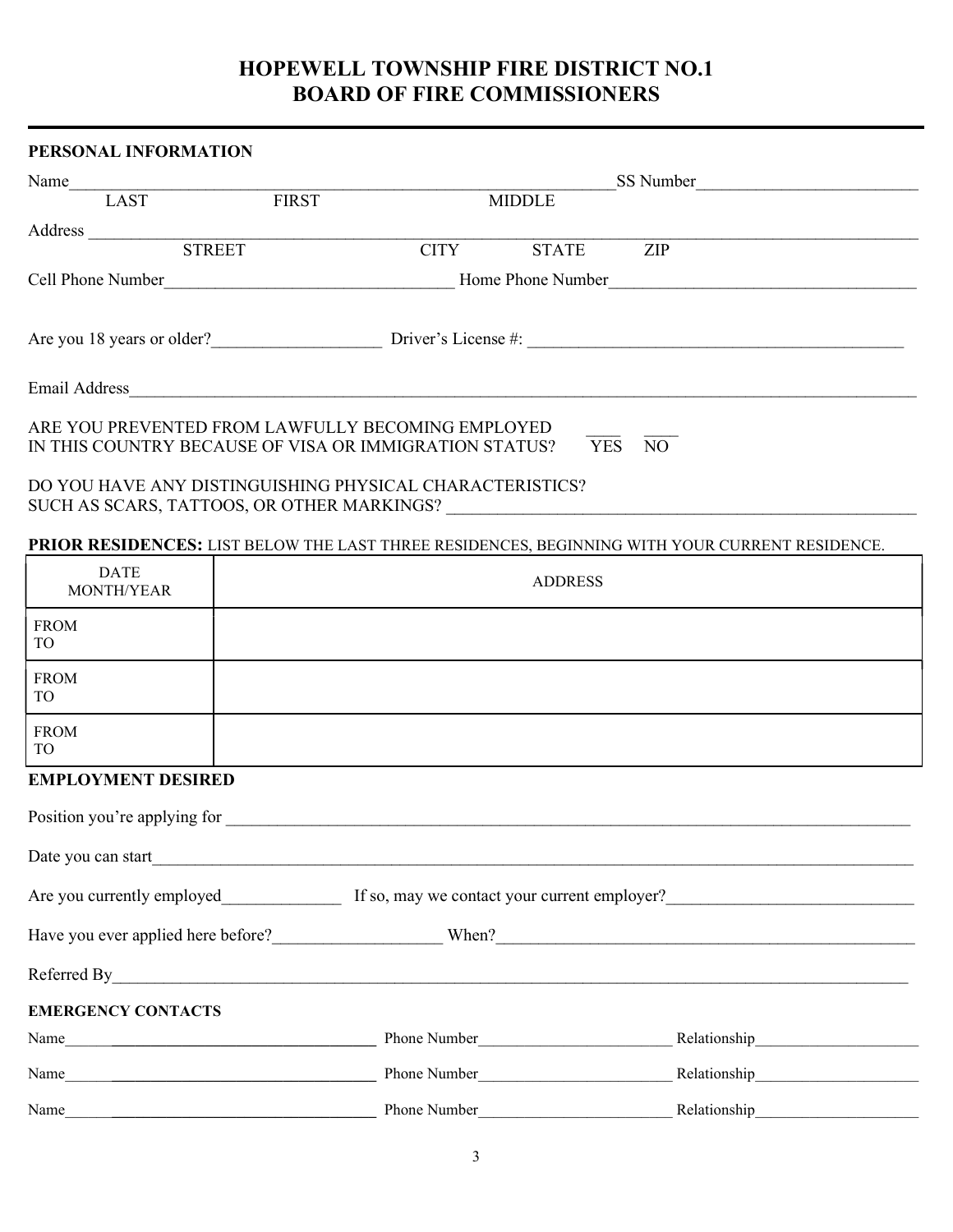| <b>ADDITIONAL SHEETS IF NEEDED</b>                                                                                                                                                                                             | FORMER EMPLOYMENT: LIST BELOW YOUR LAST THREE EMPLOYERS, STARTING WITH THE MOST RECENT. ATTACH                                                                                                                                                                                                                                                            |  |
|--------------------------------------------------------------------------------------------------------------------------------------------------------------------------------------------------------------------------------|-----------------------------------------------------------------------------------------------------------------------------------------------------------------------------------------------------------------------------------------------------------------------------------------------------------------------------------------------------------|--|
|                                                                                                                                                                                                                                |                                                                                                                                                                                                                                                                                                                                                           |  |
|                                                                                                                                                                                                                                |                                                                                                                                                                                                                                                                                                                                                           |  |
|                                                                                                                                                                                                                                | $\begin{tabular}{ c c c c } \hline \rule{0.3cm}{.01cm} \rule{0.3cm}{.01cm} \rule{0.3cm}{.01cm} \rule{0.3cm}{.01cm} \rule{0.3cm}{.01cm} \rule{0.3cm}{.01cm} \rule{0.3cm}{.01cm} \rule{0.3cm}{.01cm} \rule{0.3cm}{.01cm} \rule{0.3cm}{.01cm} \rule{0.3cm}{.01cm} \rule{0.3cm}{.01cm} \rule{0.3cm}{.01cm} \rule{0.3cm}{.01cm} \rule{0.3cm}{.01cm} \rule{0.3$ |  |
|                                                                                                                                                                                                                                | Position explanation and the set of the set of the set of the set of the set of the set of the set of the set of the set of the set of the set of the set of the set of the set of the set of the set of the set of the set of                                                                                                                            |  |
|                                                                                                                                                                                                                                | Supervisor                                                                                                                                                                                                                                                                                                                                                |  |
|                                                                                                                                                                                                                                |                                                                                                                                                                                                                                                                                                                                                           |  |
|                                                                                                                                                                                                                                | ,我们也不能在这里的时候,我们也不能会在这里,我们也不能会在这里的时候,我们也不能会在这里的时候,我们也不能会在这里的时候,我们也不能会在这里的时候,我们也不能<br>Reason for Leaving                                                                                                                                                                                                                                                    |  |
|                                                                                                                                                                                                                                |                                                                                                                                                                                                                                                                                                                                                           |  |
|                                                                                                                                                                                                                                |                                                                                                                                                                                                                                                                                                                                                           |  |
|                                                                                                                                                                                                                                | $TO$ and $TO$ and $TO$ and $TO$ and $TO$ and $TO$ and $TO$ and $TO$ and $TO$ and $TO$ and $TO$ and $TO$ and $TO$ and $TO$ and $TO$ and $TO$ and $TO$ and $TO$ and $TO$ and $TO$ and $TO$ and $TO$ and $TO$ and $TO$ and $TO$ and $TO$ and $TO$ and $TO$ a                                                                                                 |  |
|                                                                                                                                                                                                                                | Position explanation and the set of the set of the set of the set of the set of the set of the set of the set of the set of the set of the set of the set of the set of the set of the set of the set of the set of the set of                                                                                                                            |  |
|                                                                                                                                                                                                                                | Supervisor                                                                                                                                                                                                                                                                                                                                                |  |
|                                                                                                                                                                                                                                | Phone Number<br>The Company of the Company of the Company of the Company of the Company of the Company of the Company of the Company of the Company of the Company of the Company of the Company of the Company of the Company o                                                                                                                          |  |
|                                                                                                                                                                                                                                | Reason for Leaving https://www.assett.com/2010/2010/2010 and 2010/2010 and 2010/2010 and 2010/2010 and 2010/20                                                                                                                                                                                                                                            |  |
|                                                                                                                                                                                                                                |                                                                                                                                                                                                                                                                                                                                                           |  |
| Address                                                                                                                                                                                                                        |                                                                                                                                                                                                                                                                                                                                                           |  |
|                                                                                                                                                                                                                                | $TO \t 200$                                                                                                                                                                                                                                                                                                                                               |  |
| Position expansion and the contract of the contract of the contract of the contract of the contract of the contract of the contract of the contract of the contract of the contract of the contract of the contract of the con |                                                                                                                                                                                                                                                                                                                                                           |  |
| Supervisor                                                                                                                                                                                                                     |                                                                                                                                                                                                                                                                                                                                                           |  |
|                                                                                                                                                                                                                                |                                                                                                                                                                                                                                                                                                                                                           |  |
| Reason for Leaving<br><u>Example 2014</u>                                                                                                                                                                                      |                                                                                                                                                                                                                                                                                                                                                           |  |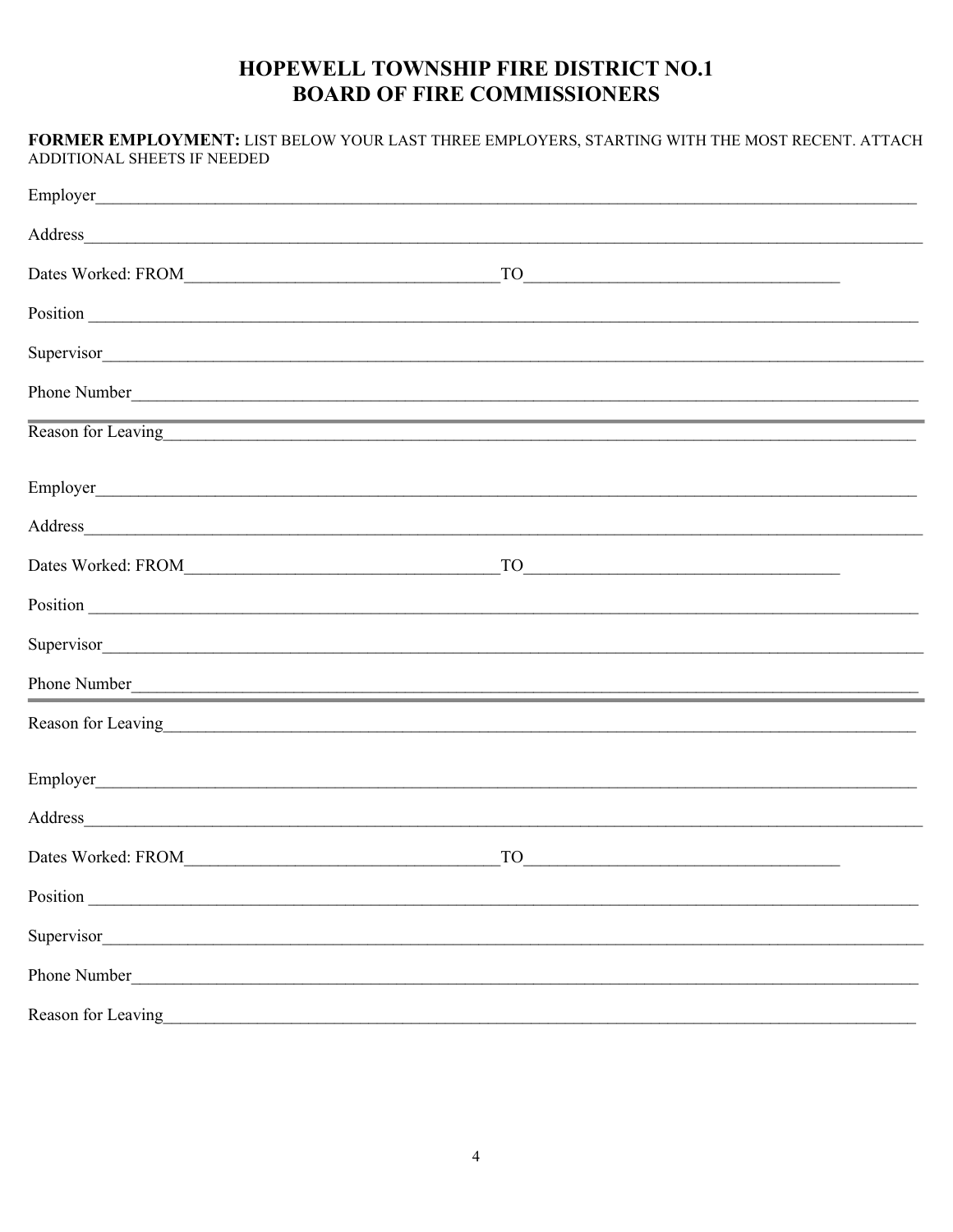Has any employer, education or military establishment ever disciplined you for improper conduct?

 $(Yes / No)$ 

If yes, explain:  $\blacksquare$ 

Have you ever received any less than satisfactory performance notices or any written or verbal reprimands in any current or previous employment? (Yes  $/$  No)

 $\mathcal{L}_\mathcal{L} = \mathcal{L}_\mathcal{L} = \mathcal{L}_\mathcal{L} = \mathcal{L}_\mathcal{L} = \mathcal{L}_\mathcal{L} = \mathcal{L}_\mathcal{L} = \mathcal{L}_\mathcal{L} = \mathcal{L}_\mathcal{L} = \mathcal{L}_\mathcal{L} = \mathcal{L}_\mathcal{L} = \mathcal{L}_\mathcal{L} = \mathcal{L}_\mathcal{L} = \mathcal{L}_\mathcal{L} = \mathcal{L}_\mathcal{L} = \mathcal{L}_\mathcal{L} = \mathcal{L}_\mathcal{L} = \mathcal{L}_\mathcal{L}$ 

 $\mathcal{L}_\mathcal{L} = \{ \mathcal{L}_\mathcal{L} = \{ \mathcal{L}_\mathcal{L} = \{ \mathcal{L}_\mathcal{L} = \{ \mathcal{L}_\mathcal{L} = \{ \mathcal{L}_\mathcal{L} = \{ \mathcal{L}_\mathcal{L} = \{ \mathcal{L}_\mathcal{L} = \{ \mathcal{L}_\mathcal{L} = \{ \mathcal{L}_\mathcal{L} = \{ \mathcal{L}_\mathcal{L} = \{ \mathcal{L}_\mathcal{L} = \{ \mathcal{L}_\mathcal{L} = \{ \mathcal{L}_\mathcal{L} = \{ \mathcal{L}_\mathcal{$ 

If yes, explain:

Have you ever applied in any jurisdiction as a Firefighter, EMT, Emergency Service Specialist, or Police Officer? (Include  $D.O.P$  exams) (Yes / No)

If yes, supply the following information: (Attach additional sheets if necessary)

- A. Date of application:
- B. Position applied for:
- C. Disposition (Hired / Denied):
- 

D. Reason for Denial:<br>
<br>
Does the applicant have any limitations on availability?

 $(Yes / No)$ 

If yes, explain:  $\overline{\phantom{a}}$ 

Have you ever been convicted of : aggravated arson  $(N.J.S.A.2c:17-1(a))$ ; arson  $(N.J.S.A.2c:17-1(b))$ ; failure to control or report a dangerous fire (N.J.S.A.2c:17-(c)); arson for hire (N.J.S.A.2c:17-(d))?

 $(Yes / No)$ 

Have you ever been convicted of a crime involving the possession, use or being under the influence or failure to make lawful disposition of a controlled dangerous substance?

 $(Yes / No)$ 

Have you ever been convicted of manufacturing, distributing, or dispensing a controlled dangerous substance?  $(Yes / No)$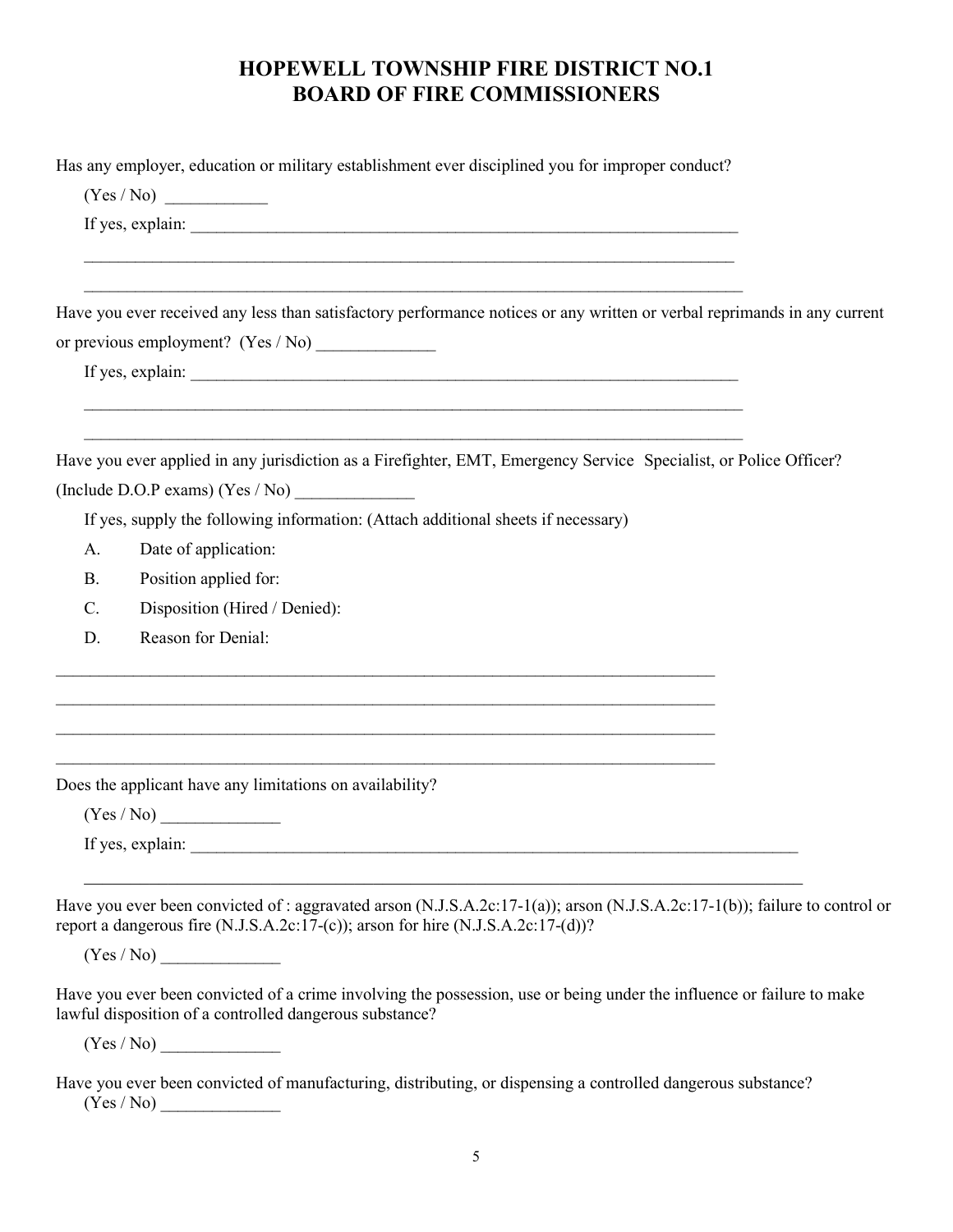Have you ever been convicted of circulating a report or warning of an impeding fire, explosion, bombing, crime, catastrophe or emergency knowing that the report or warning was false or baseless?

 $(Yes / No)$ 

Have you ever been convicted of theft by unlawful taking of disposition (N.J.S.A.2c: 20-3); theft by deception (N.J.S.A.2c:20-4); theft by extortion (N.J.S.A.2c:20-5); receiving stolen property (N.J.S.A.2c:20-7); theft of services (N.J.S.A.2c:20-8); theft by failure to make required disposition of property received(N.J.S.A.2c:20-9); shoplifting (N.J.S.A.2c:20-11); or robbery (N.J.S.A.2c:15-1)?

 $(Yes / No)$ 

Have you ever been convicted of sexual assault (N.J.S.A.2c:14-2); criminal sexual contact (N.J.S.A.2c:14-3); or lewdness (N.J.S.A.2c:20-11)?

 $(Yes / No)$ 

Have you ever been convicted of kidnapping (N.J.S.A.2c:13-1); criminal restraint (N.J.S.A.2c:13-2); false imprisonment (N.J.S.A.2c:13-3); interference with custody (N.J.S.A.2c:13-4); criminal coercion (N.J.S.A.2c:13-5); or luring, enticing a child (N.J.S.A.2c:13-6)?

 $(Yes / No)$ 

Have you ever been convicted of: simple assault (N.J.S.A.2c:12-1(a)); aggravated assault (N.J.S.A.2c:12-1(b)); knowingly pointing a firearm (N.J.S.A.2c:12-1b(4)); leaving the scene of a motor vehicle accident resulting in serious bodily injury (N.J.S.A.2c:12-1.1); recklessly endangering another person (N.J.S.A.2c:12-2); making terroristic threats

(N.J.S.A.2c:12-3); stalking (N.J.S.A.2c:12-10); or disarming a law enforcement officer?

 $(Yes / No)$ 

Have you ever been convicted of criminal homicide (N.J.S.A.2c:11-2); murder (N.J.S.A.2c:11-3); manslaughter (N.J.S.A2c:11-4); death by auto or vessel (N.J.S.A.2c:11-6); knowingly leaving the scene of an accident resulting in death (N.J.S.A.2c:11-6); or aiding suicide (N.J.S.A.2c:11-7)?

 $(Yes / No)$ 

#### If yes to any of these questions, please provide the following information on a separate sheet of paper:

- (a) Date of Conviction
- (b) County of Court
- (c) State of Court
- (d) Sentence of Punishment Imposed

Do you or have you ever used illegal drugs, or narcotics?

 $(Yes / No)$ 

If yes, state dates, types, and amounts:<br>
and amounts:<br>
The state of the state of the state of the state of the state of the state of the state of the state of the state of the state of the state of the state of the state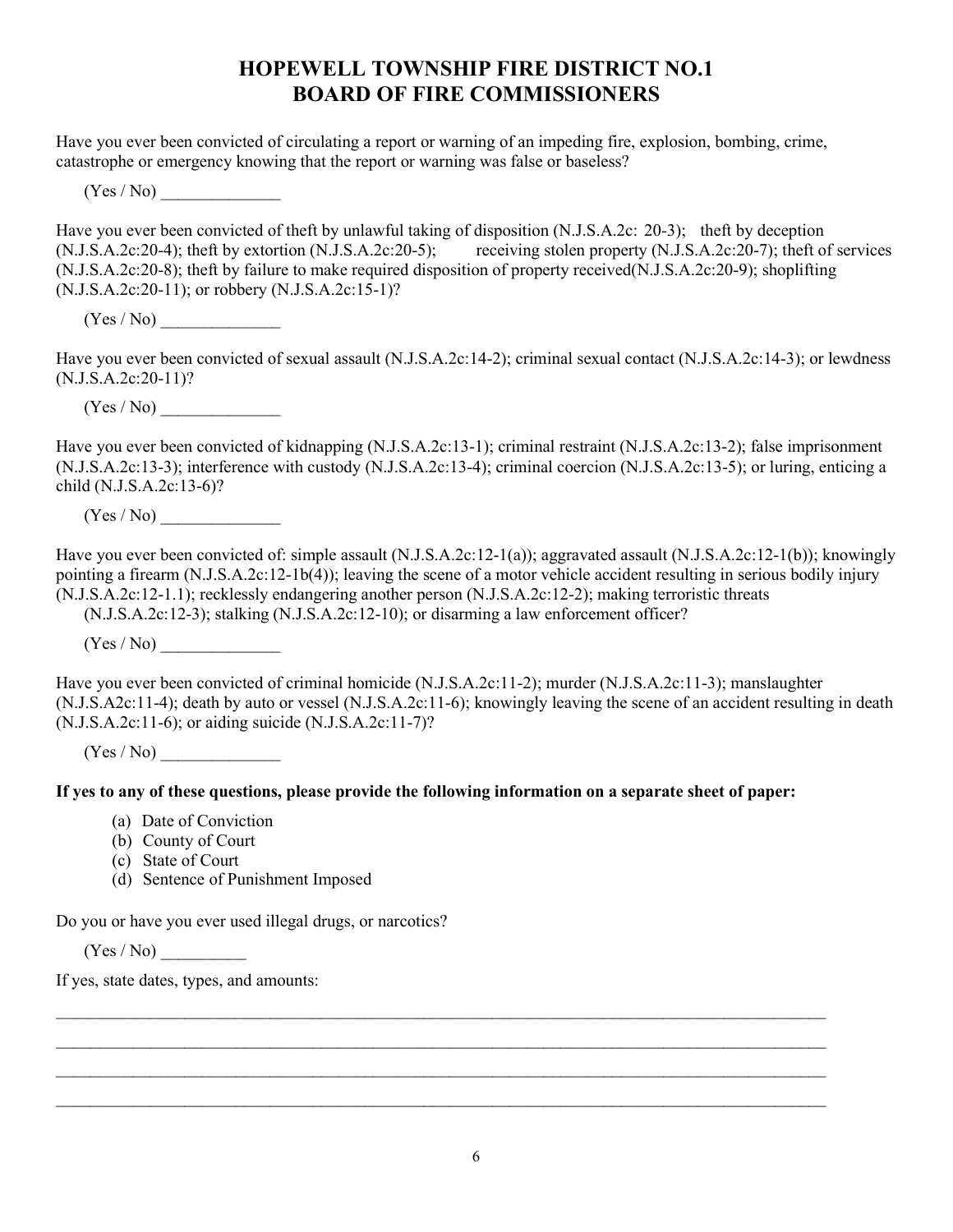List all motor vehicle driver licenses issued to you by this State or any other jurisdiction. Include date issued, License

Number, Type of License, Jurisdiction Issuing License, and Expiration Date. \_\_\_\_\_\_\_\_\_\_\_\_\_\_\_\_\_\_\_\_\_\_\_\_\_\_\_\_\_\_\_\_\_\_\_\_\_\_\_\_\_\_\_\_\_\_\_\_\_\_\_\_\_\_\_\_\_\_\_\_\_\_\_\_\_\_\_\_\_\_\_\_\_\_\_\_\_\_\_\_\_\_\_\_\_\_\_\_\_\_ \_\_\_\_\_\_\_\_\_\_\_\_\_\_\_\_\_\_\_\_\_\_\_\_\_\_\_\_\_\_\_\_\_\_\_\_\_\_\_\_\_\_\_\_\_\_\_\_\_\_\_\_\_\_\_\_\_\_\_\_\_\_\_\_\_\_\_\_\_\_\_\_\_\_\_\_\_\_\_\_\_\_\_\_\_\_\_\_\_\_ \_\_\_\_\_\_\_\_\_\_\_\_\_\_\_\_\_\_\_\_\_\_\_\_\_\_\_\_\_\_\_\_\_\_\_\_\_\_\_\_\_\_\_\_\_\_\_\_\_\_\_\_\_\_\_\_\_\_\_\_\_\_\_\_\_\_\_\_\_\_\_\_\_\_\_\_\_\_\_\_\_\_\_\_\_\_\_\_\_\_ \_\_\_\_\_\_\_\_\_\_\_\_\_\_\_\_\_\_\_\_\_\_\_\_\_\_\_\_\_\_\_\_\_\_\_\_\_\_\_\_\_\_\_\_\_\_\_\_\_\_\_\_\_\_\_\_\_\_\_\_\_\_\_\_\_\_\_\_\_\_\_\_\_\_\_\_\_\_\_\_\_\_\_\_\_\_\_\_\_\_ Have you ever had any license, permit, or vehicle registration denied, suspended, or revoked by any agency in New Jersey or any other state?

Yes / No \_\_\_\_\_\_\_\_\_\_\_\_\_\_

If yes, explain. Include the type of license or permit, the state in which it is denied, suspended, or revoked, the date and length of suspension and reason for suspension.<br>
<br>
List all motor vehicle moving violations for which you have been issued a summons.

| Date of<br>Summons | Summons Type | Issuing Agency | Name and Address of<br>Municipal Court | Reason(s) |  |
|--------------------|--------------|----------------|----------------------------------------|-----------|--|
|                    |              |                |                                        |           |  |
|                    |              |                |                                        |           |  |
|                    |              |                |                                        |           |  |
|                    |              |                |                                        |           |  |
|                    |              |                |                                        |           |  |
|                    |              |                |                                        |           |  |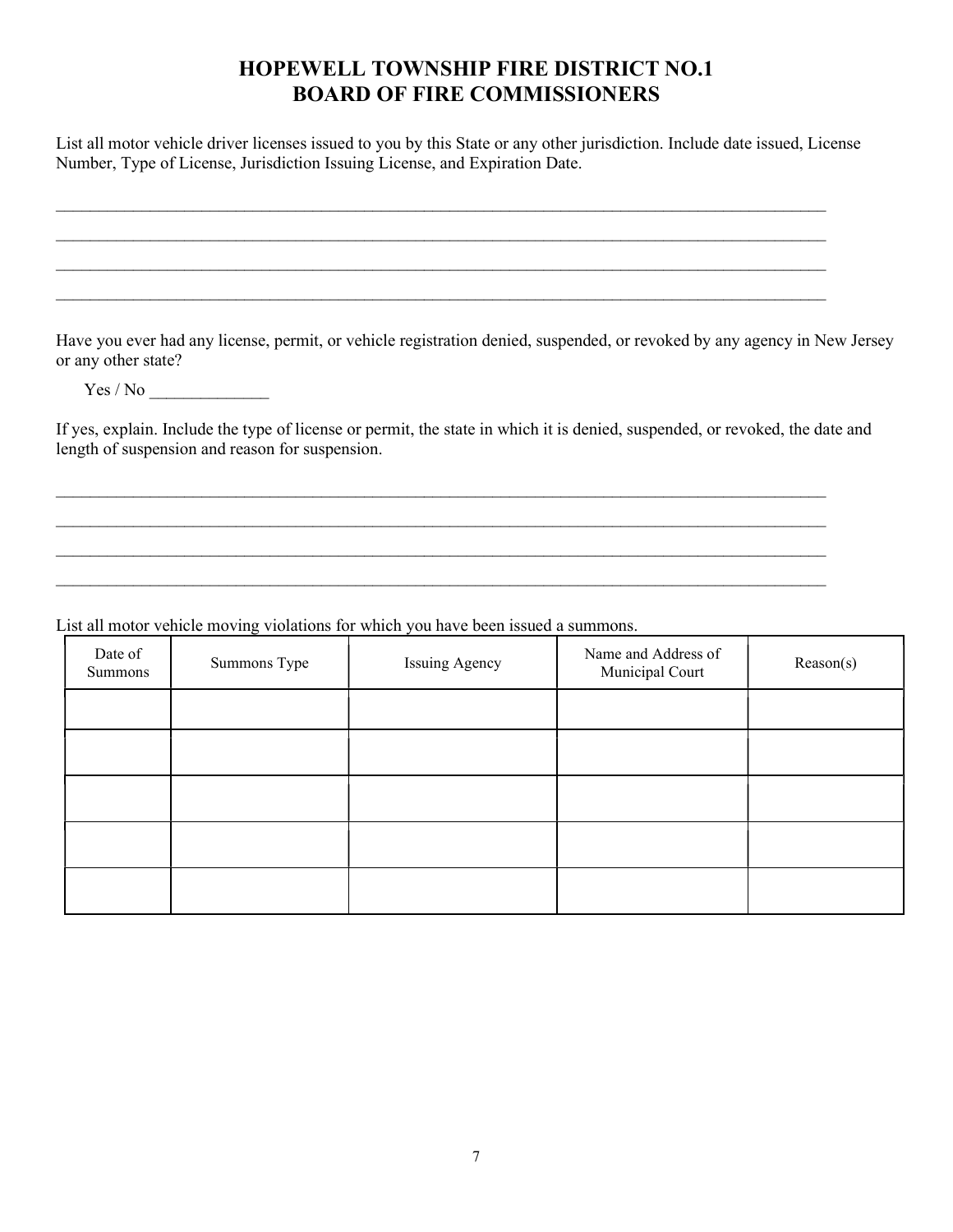#### EDUCATION

|                          | Name & Location | Years<br>Attended | Did you<br>Graduate? | <b>Subjects Studied</b> |
|--------------------------|-----------------|-------------------|----------------------|-------------------------|
| High<br>School           |                 |                   |                      |                         |
| College or<br>University |                 |                   |                      |                         |
| Other<br>Education       |                 |                   |                      |                         |

Other schools or training (i.e. trade, business, vocation) attended:

| Name and Address of Institution | Years<br>Attended | Did you<br>Graduate? | Major /<br>Program | Number of<br>Credits |
|---------------------------------|-------------------|----------------------|--------------------|----------------------|
|                                 |                   |                      |                    |                      |
|                                 |                   |                      |                    |                      |
|                                 |                   |                      |                    |                      |
|                                 |                   |                      |                    |                      |
|                                 |                   |                      |                    |                      |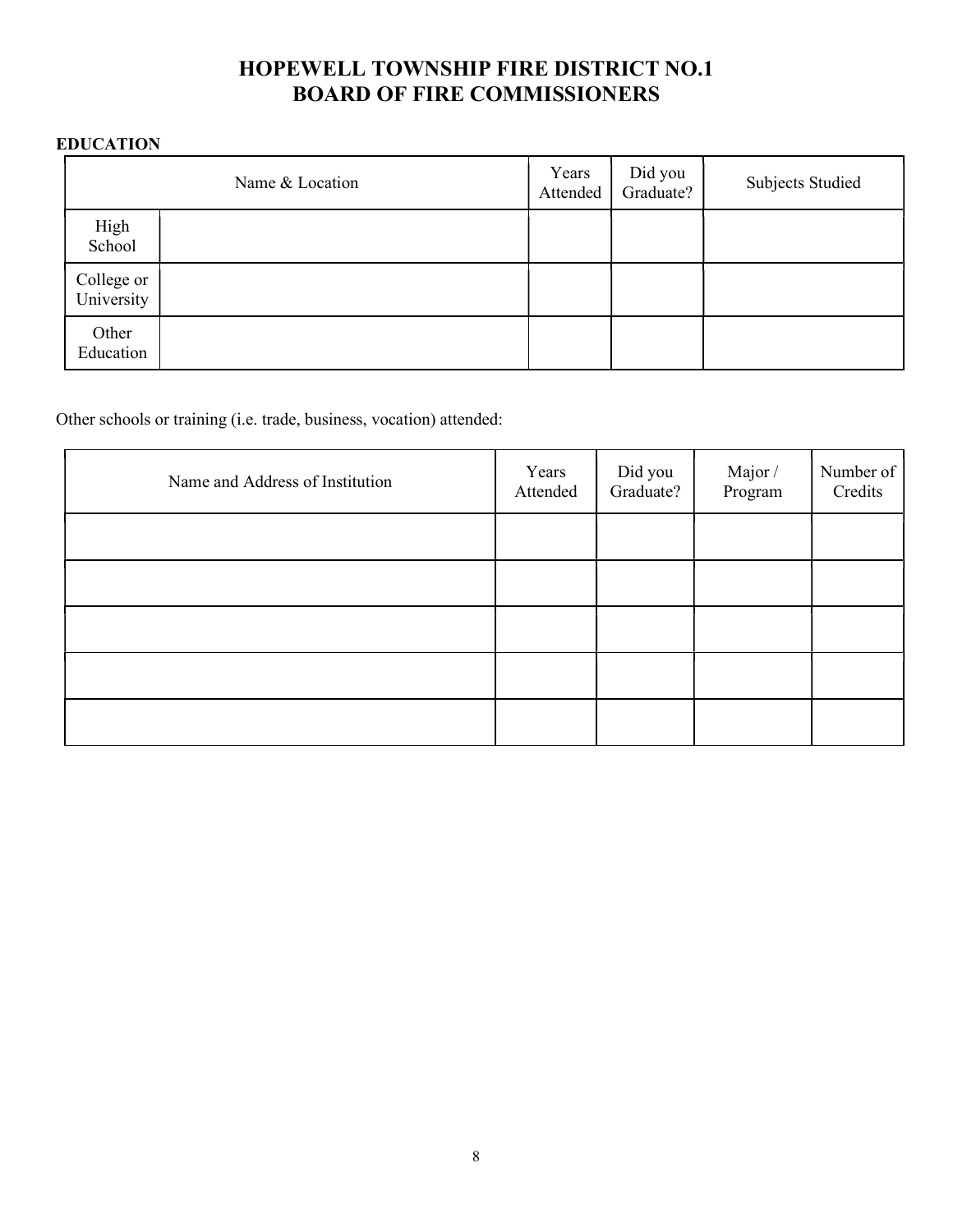#### **MILITARY SERVICE**

Please list all military service (including branch, type and length):

List date and condition(s) of military discharge:

#### **REFERENCES**

List the names and occupation of at least four (4) individuals who are willing to provide professional or character references:

| Name    | Years Known                                                                         |
|---------|-------------------------------------------------------------------------------------|
| Address | Phone Number                                                                        |
| Name    | Years Known                                                                         |
| Address | Phone Number                                                                        |
|         |                                                                                     |
| Name    | Years Known                                                                         |
| Address | Phone Number<br><u> 1989 - Johann Barbara, martxa alemaniar amerikan basar da a</u> |
|         |                                                                                     |
| Name    | Years Known                                                                         |
| Address | Phone Number                                                                        |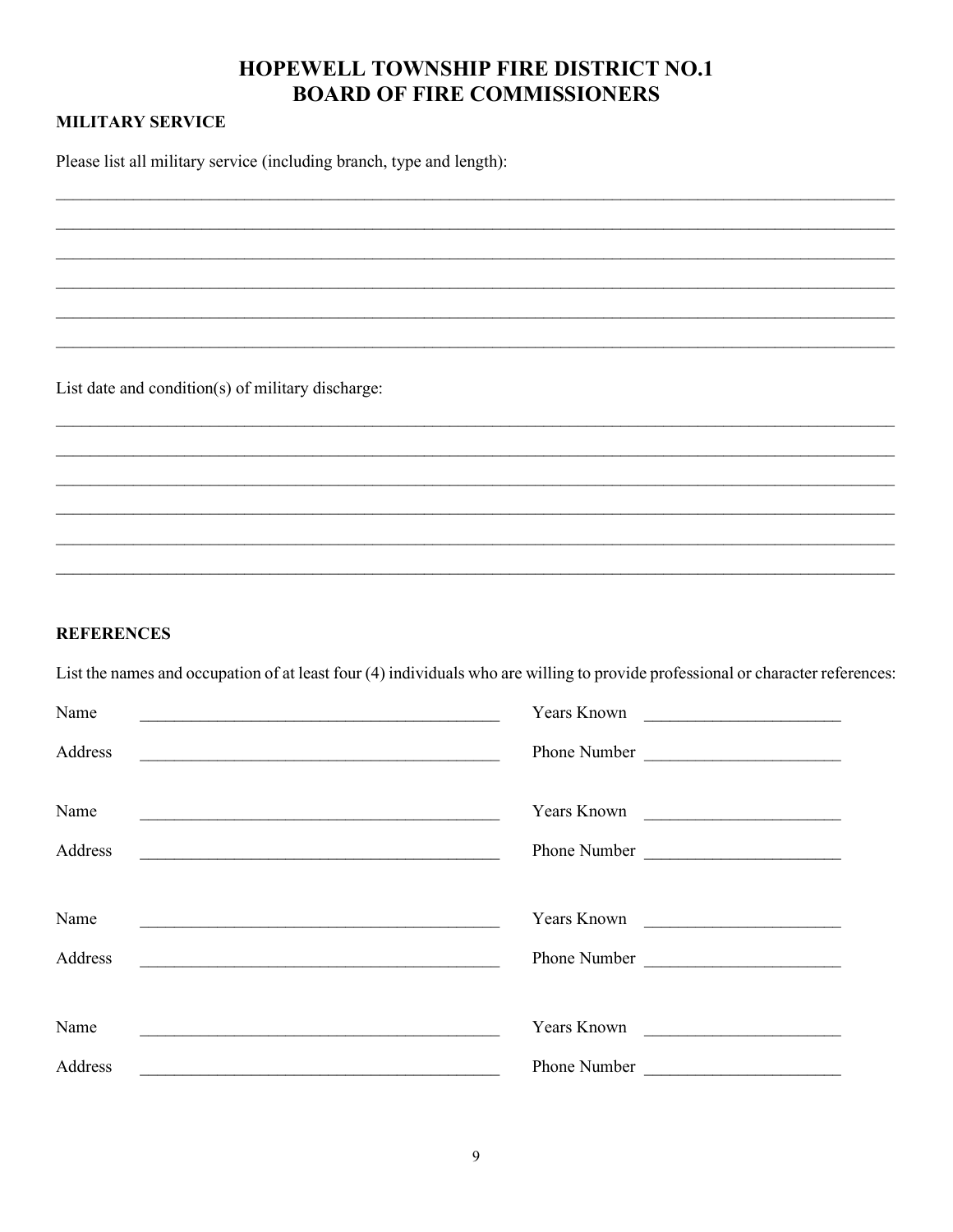#### RELEASE AUTHORIZATION

To all Courts, Probation Departments, Police Departments, Employers, and Educational Institutions:

I have authorized the Hopewell Township Fire District No.1 to conduct a full and thorough investigation into my background activities.

Therefore you are hereby authorized to release any information relation to my convictions, my employment history, and academic performance to an employee or agent of the Hopewell Township Fire District No.1

This authorization shall supersede and countermand any prior request or authorization.

A photo static copy, or PDF version will be considered as effective and as valid as the original.

| Date<br><u> 1989 - Johann Harry Harry Harry Harry Harry Harry Harry Harry Harry Harry Harry Harry Harry Harry Harry Harry</u> |              |  |  |
|-------------------------------------------------------------------------------------------------------------------------------|--------------|--|--|
| Print Full Name                                                                                                               |              |  |  |
| Signature of Application                                                                                                      |              |  |  |
| Sworn and subscribed to before me this day of 30, 20                                                                          |              |  |  |
|                                                                                                                               |              |  |  |
| Notary Public                                                                                                                 | <b>State</b> |  |  |

New Jersey Administrative Code (N.J.A.C. 13:59-1) et seq. authorizes the dissemination of New Jersey criminal history record information (CHRI) by the New Jersey State Police (NJSP), Identification & Information Technology Section (I&ITS), State Bureau of Identification (SBI) for non-criminal justice purposes, including, but not limited to, employment, licensing, and the procurement of services; are authorized to obtain from the SBI all records of convictions in the New Jersey state courts and, regardless of their age, all records of pending arrests and charges for violations of New Jersey laws, unless such records have been expunged.